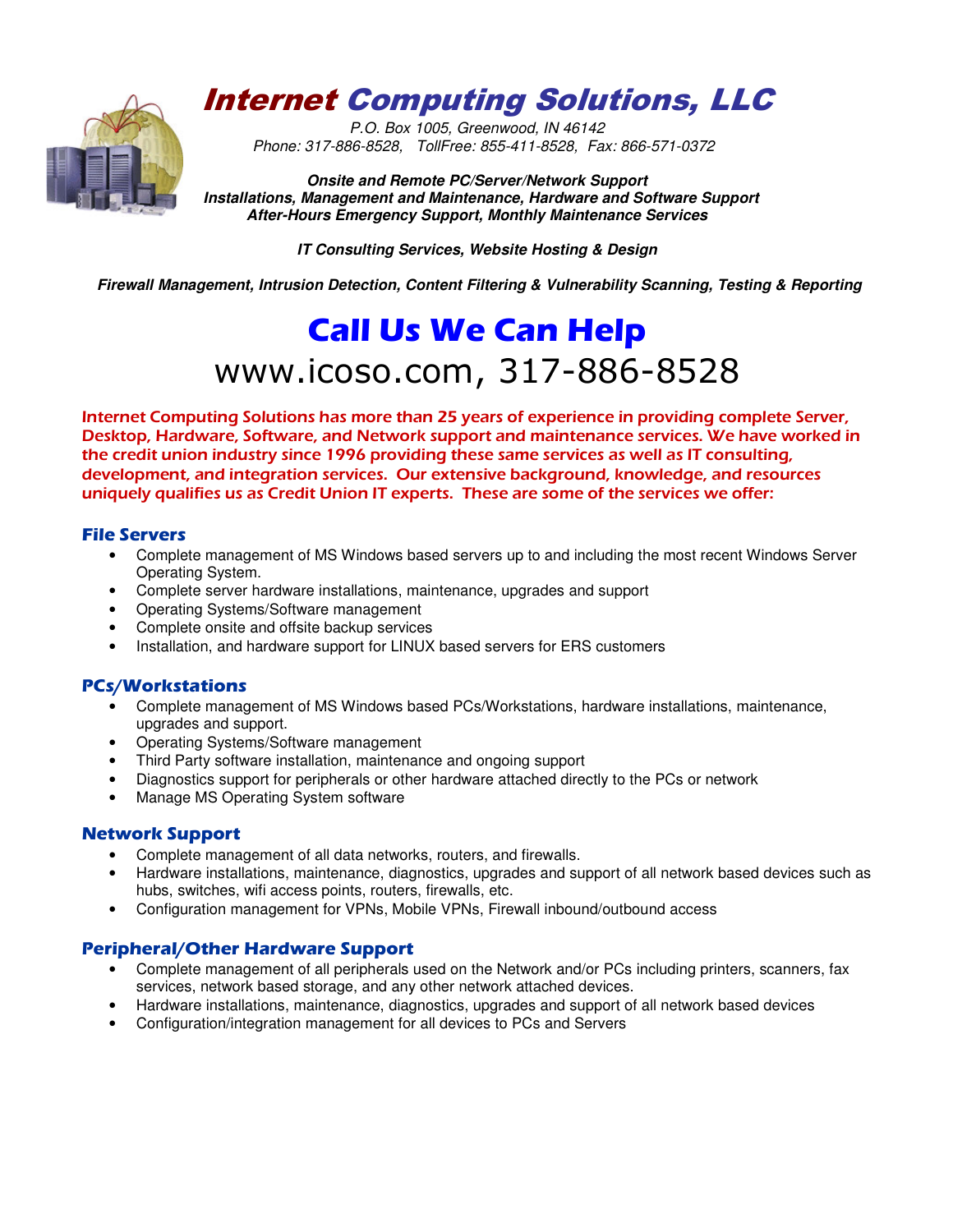#### **New PCs, Servers, Other Equipment Purchasing and Installations**

- We provide very competitive pricing on all computer related equipment.
- We can install any and all equipment purchased through us or if you decide to purchase equipment elsewhere.
- We provide very competitive pricing on installation and support services.
- We don't just open the box and turn it on like other "G-Squads". Our install services beats all competitors and we make sure everything possible is transferred over to your new computers, including all data files and supplied programs.

#### **Vulnerability Testing and Reporting**

- Vulnerability Testing and Reporting of your internet firewall, and other publicly attached servers and devices, and all of your public IP addresses.
- Scanning for over 60K known vulnerabilities and more every week.
- Annual, Quarterly, or Monthly scanning and reporting available.
- Complete diagnosis of scanning results with recommended solutions.

### **Business Continuity and Disaster Recovery,**

#### **Systems Documentation Policies and Risk Assessment**

Beginning with a clear management mandate, followed by an objective assessment of needs and priorities, we work with your team to craft a custom strategy and a tactical plan tailored to your culture, environment, style, budget and audit compliance needs.

An in-depth Risk Assessment is essential to identifying possible threats to your business security. Systems Policies are the foundation of your overall security. Some of the specific risks we look for and policies we check and help you create are:

#### **Physical Security**

• Server Room Security, Workstation/Laptop Physical Security, Data Storage and Destruction, Data Backup and Availability

#### **Administrative Security**

• Policy Issues, Personnel Security, Asset, Security and Vendor Management, Software Acquisition and Licensing

#### **Technical/Network Security**

• Data Transmission, System Monitoring, Domain/Network User Access, Core Business Application User Access

#### **Policies**

• Privacy Policy, E-Commerce Policy, Information Systems and Security Policy, Electronic Mail and On-Line Access Policy, Computer Systems Incident Response Plan, Disaster Recovery and Business Continuity, Pandemic Influenza Preparedness Plan

#### **Website Hosting and Design**

- Self-Managed or Fully Managed website hosting for all businesses large and small.
- All hosting packages include email based off your domain name. ie: you@yourdomain.org
- Email Forwarders and Auto Responders
- Design and Development services include, custom websites, custom database applications, SSL Certificates, secure online forms, and more.
- Fully Managed services include updating and maintaining all aspects of your website, all configurations, R&D, email account management, access management, etc.